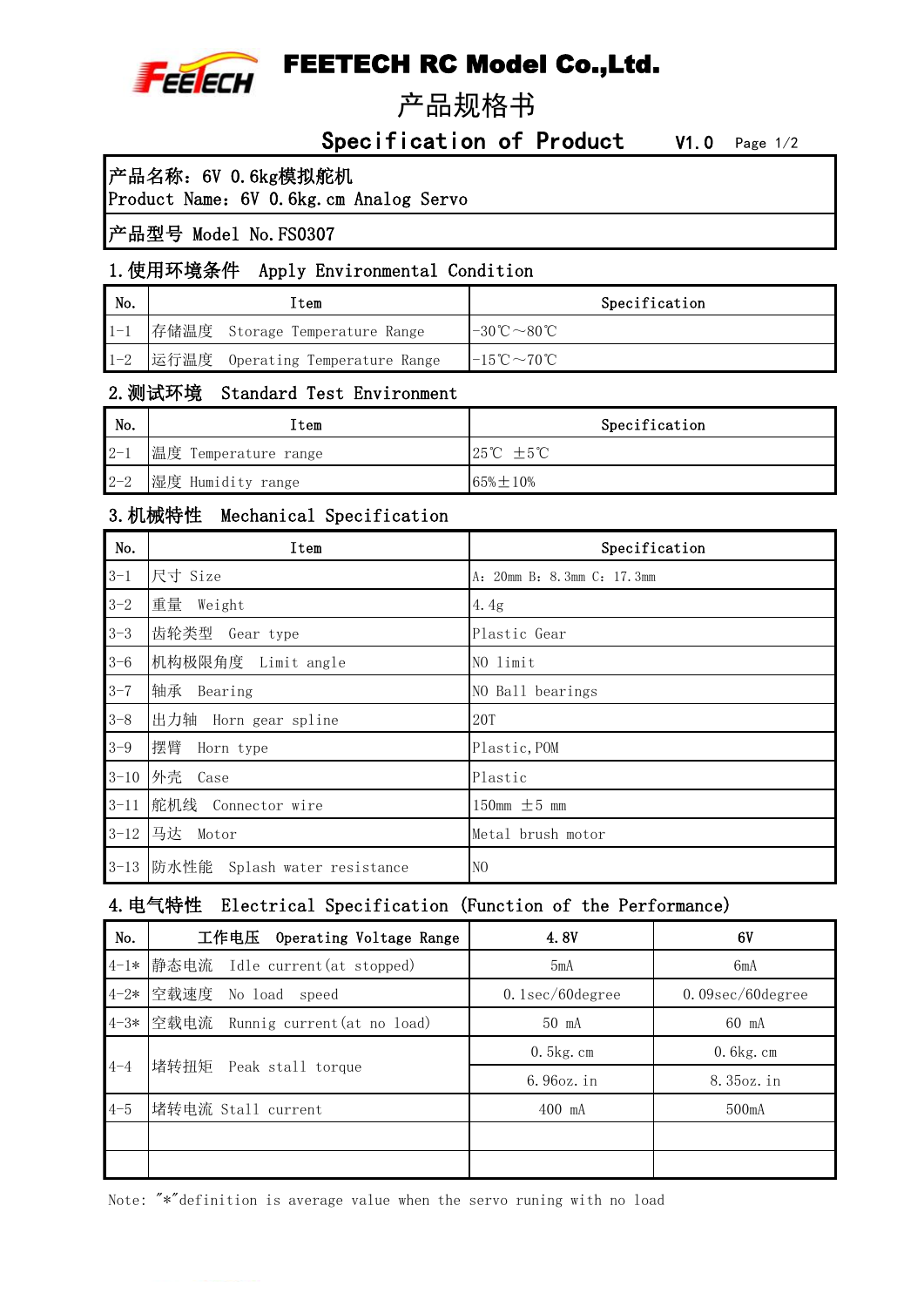

# FEETECH RC Model Co.,Ltd.

产品规格书

Specification of Product V1.0 Page 2/2

产品名称:6V 0.6kg模拟舵机

Product Name:6V 0.6kg.cm Analog Servo

# 产品型号 Model No.FS0307

# 5.控制特性 Control Specification:

| No.     | Item                       | Specification                                            |
|---------|----------------------------|----------------------------------------------------------|
| $5 - 1$ | 控制信号<br>Command signal     | Pulse width modification                                 |
| $5 - 2$ | 放大器类型<br>Amplifier type    | Analog comparator                                        |
| $5 - 3$ | 脉冲宽度范围 Pulse width range   | $900 \sim 2100$ µsec                                     |
| $5 - 4$ | 停止位置<br>Stop position      | 1500 $(\pm 5)$<br>$\mu$ sec                              |
| $5 - 5$ | 旋转角度<br>Running degree     | (when $900 \sim 2100 \mu \text{ sec}$ )<br>$120^{\circ}$ |
| $5 - 6$ | 死区宽度<br>Dead band width    | $4\mu$ sec                                               |
| $5 - 7$ | 旋转方向<br>Rotating direction | Counter Clockwise (when $1000 \sim 2000$ $\mu$ sec)      |

# 6.外形图 The Drawings